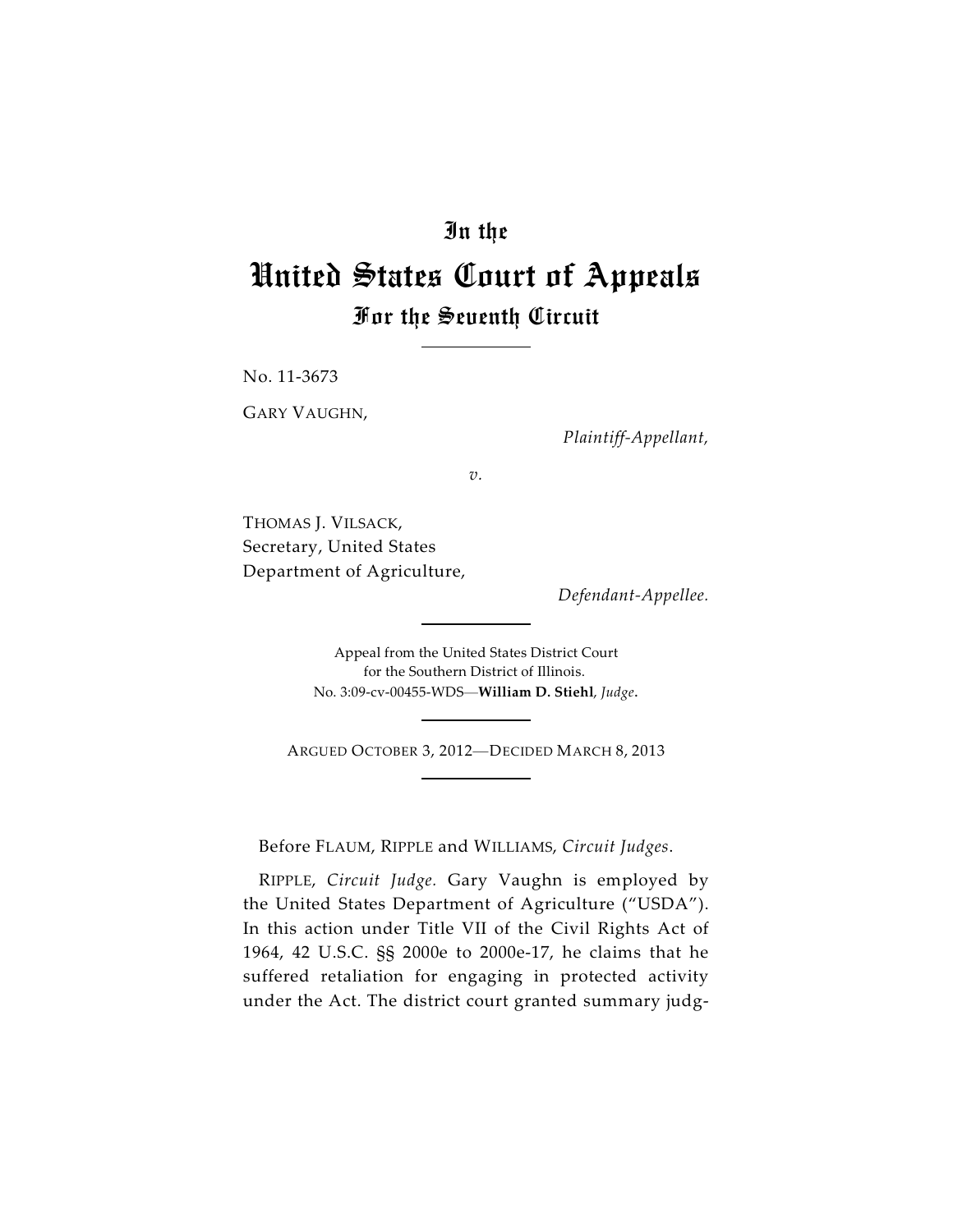ment in favor of the Secretary.<sup>1</sup> Mr. Vaughn timely appealed.<sup>2</sup> For the reasons set forth in the following opinion, we affirm the judgment of the district court.

## **I**

#### **BACKGROUND**

## **A. Facts**

When reviewing a grant of summary judgment, we construe all facts in the light most favorable to the nonmoving party, here, Mr. Vaughn. *See Harper v. C.R. England, Inc.*, 687 F.3d 297, 306 (7th Cir. 2012).

Mr. Vaughn started working for the United States Forest Service, an agency within the USDA, in 1974. At all relevant times, except when on temporary detail, he held the title of Career Development Specialist, a GS-9 position, and was assigned primarily to a facility in Golconda, Illinois. That facility is a Job Corps training center that the Forest Service operates for the Department of Labor.

This case involves two seemingly unrelated series of events in Mr. Vaughn's employment history that intersected to form the basis of the present action.

 $1$  The district court's jurisdiction was predicated on 28 U.S.C. §§ 1331 and 1343(a)(4).

<sup>&</sup>lt;sup>2</sup> The jurisdiction of this court is predicated on 28 U.S.C. § 1291.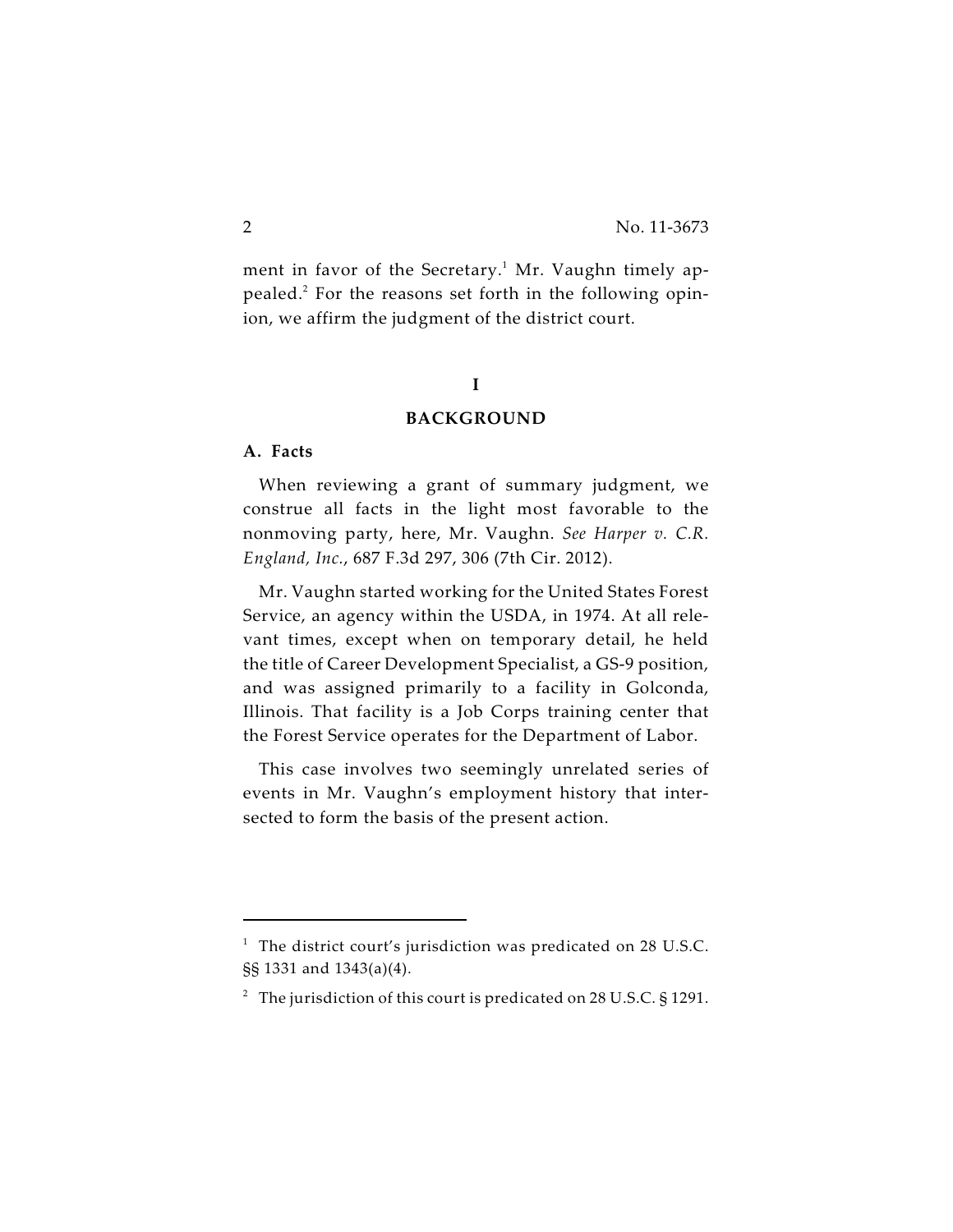No. 11-3673 3

**1.**

The first course of events involves a series of earlier employment discrimination complaints filed by Mr. Vaughn. Most were internal complaints with his agency's Equal Employment Opportunity ("EEO") counselor. These were filed in 1997, 2004, 2005 and 2006. In these complaints, he accused the Forest Service of discrimination based on race and age, and of retaliation for exercising his right to bring such complaints. The 2005 complaint progressed to an action in the district court.

Mr. Vaughn and the USDA eventually settled all of those matters, including the litigation in the district court, in which he signed a settlement agreement on September 11, 2007. Two days later, he received a "letter of direction" from David Floyd, the director of the Golconda Job Corps Center (the "Center"). That communication informed Mr. Vaughn of a change in his work schedule. He would no longer work regular weekday hours. Instead, he would work Wednesday through Friday from 3:30 p.m. to midnight, and Saturday and Sunday from 8:00 a.m. to 4:30 p.m. Since receiving the letter of direction, Mr. Vaughn also has been passed over for a temporary assignment (what the parties call a "rotation" or "detail") to cover for a GS-11 employee on extended leave. At the Center, details for temporary positions typically are advertised and then held by the selected employee for no more than 120 days. The particular temporary position that Mr. Vaughn sought never was advertised, and his two co-workers who were selected each held the higher-paying job for longer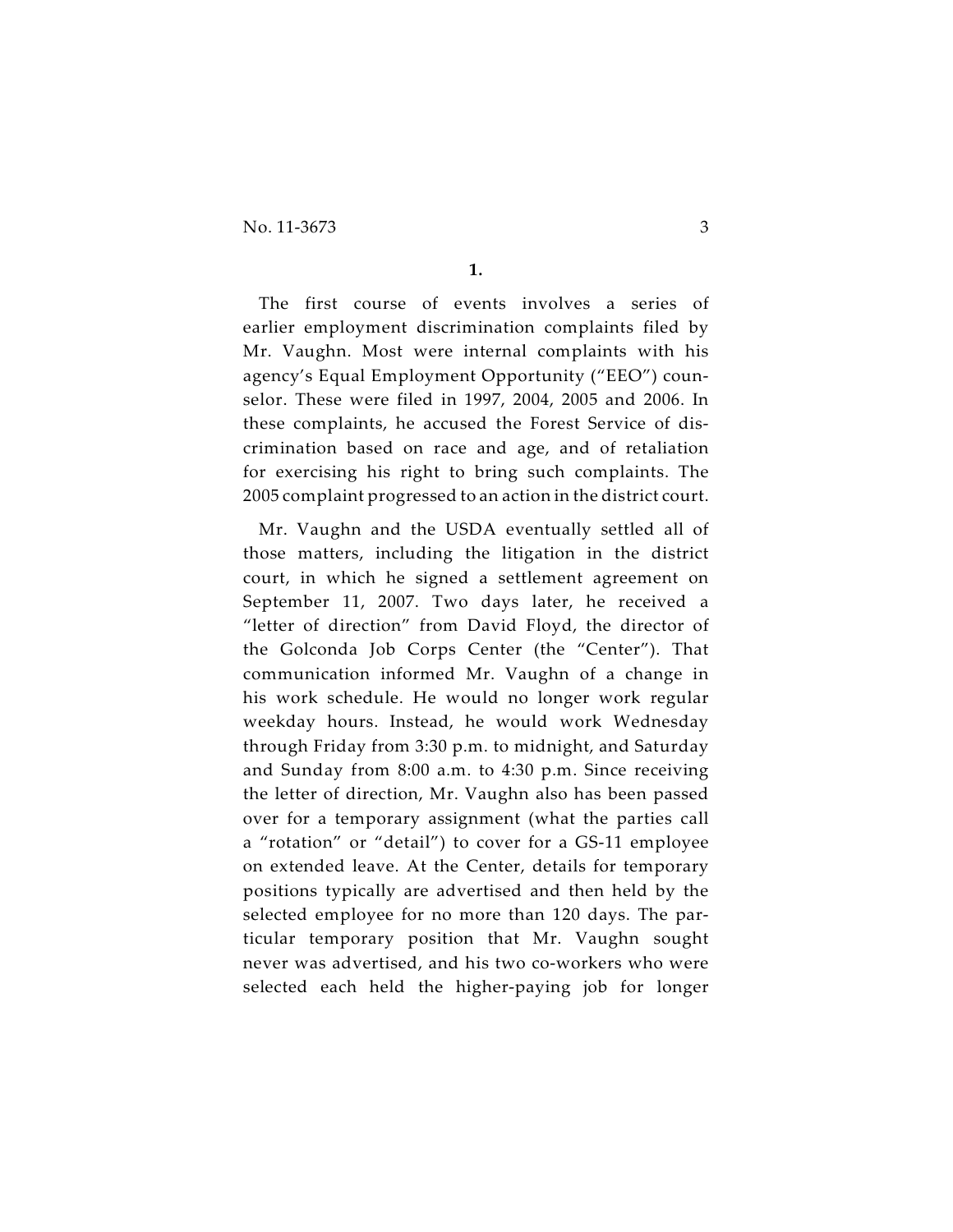than 120 days. Mr. Vaughn submitted three requests for this detail and, after the third request, was told that he might be considered in the future.

During the same period, Mr. Vaughn was denied overtime opportunities. Director Floyd initially told Mr. Vaughn in March 2008 that management's confusion about the terms of his union contract explained the lack of overtime. In September 2008, however, the Forest Service transferred Mr. Vaughn to a different, newly created department, which removed him entirely from the overtime rotation.

#### **2.**

While the events that we just described were unfolding, a different series of events, parallel in its chronology, also was occurring and eventually intersected with those just described.

Beginning in 2005, Lynn Towery, the Career Development Manager at the Center, filed a series of harassment complaints against Mr. Vaughn. In April of that year, Mr. Vaughn and Ms. Towery had ended a five-year relationship. A few months after their break-up, Ms. Towery notified Michael Ayon, Mr. Vaughn's supervisor, that Mr. Vaughn was harassing her on the job by contacting her excessively for reasons unrelated to work. In June 2005, Ayon met with Ms. Towery and Mr. Vaughn; both employees agreed to limit all telephone and in-person contact at work to work-related issues. Less than a month later, however, Ms. Towery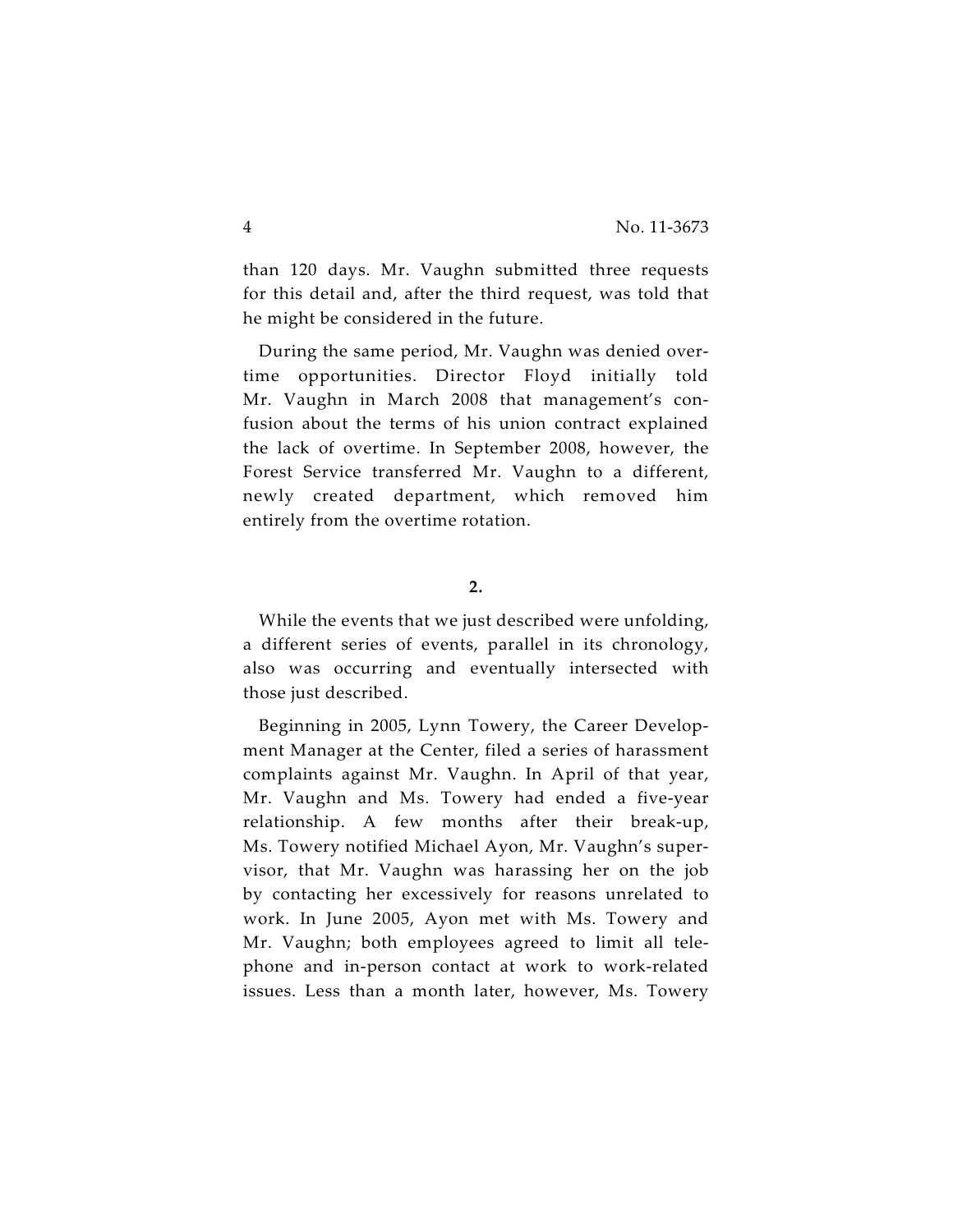accused Mr. Vaughn of not honoring their June 2005 agreement. After Director Floyd determined that Mr. Vaughn had violated that agreement, Mr. Vaughn was placed on paid administrative leave. The next day, Ms. Towery sought an order of protection from the Circuit Court of Saline County, Illinois. After a contested hearing, in which Ms. Towery, Mr. Vaughn and other witnesses testified, the state court granted Ms. Towery an order of protection. That order, issued in July, directed Mr. Vaughn to stay 500 feet away from her, except at work if their responsibilities necessitated otherwise.

Mr. Vaughn remained on administrative leave through July. The next month, he attended two sessions with a psychotherapist, who was tasked with evaluating his fitness to return to work. The psychotherapist concluded that, although Mr. Vaughn was mentally capable of returning, his "narcissistic" tendencies "would predictably exacerbate an already 'strained' workplace environment with Lynn Towery."<sup>3</sup> The psychotherapist also reported that Mr. Vaughn had acknowledged that Ms. Towery received the order of protection "due to his obsessive/compulsive contacts and phone calls with her and difficulty accepting the end of the relationship."<sup>4</sup>

The Forest Service permitted Mr. Vaughn to return to work in September 2005. Rather than assign him to his prior post, however, his superiors detailed him as a

 $R.20-21$  at 9.

 $<sup>4</sup>$  *Id.* at 4.</sup>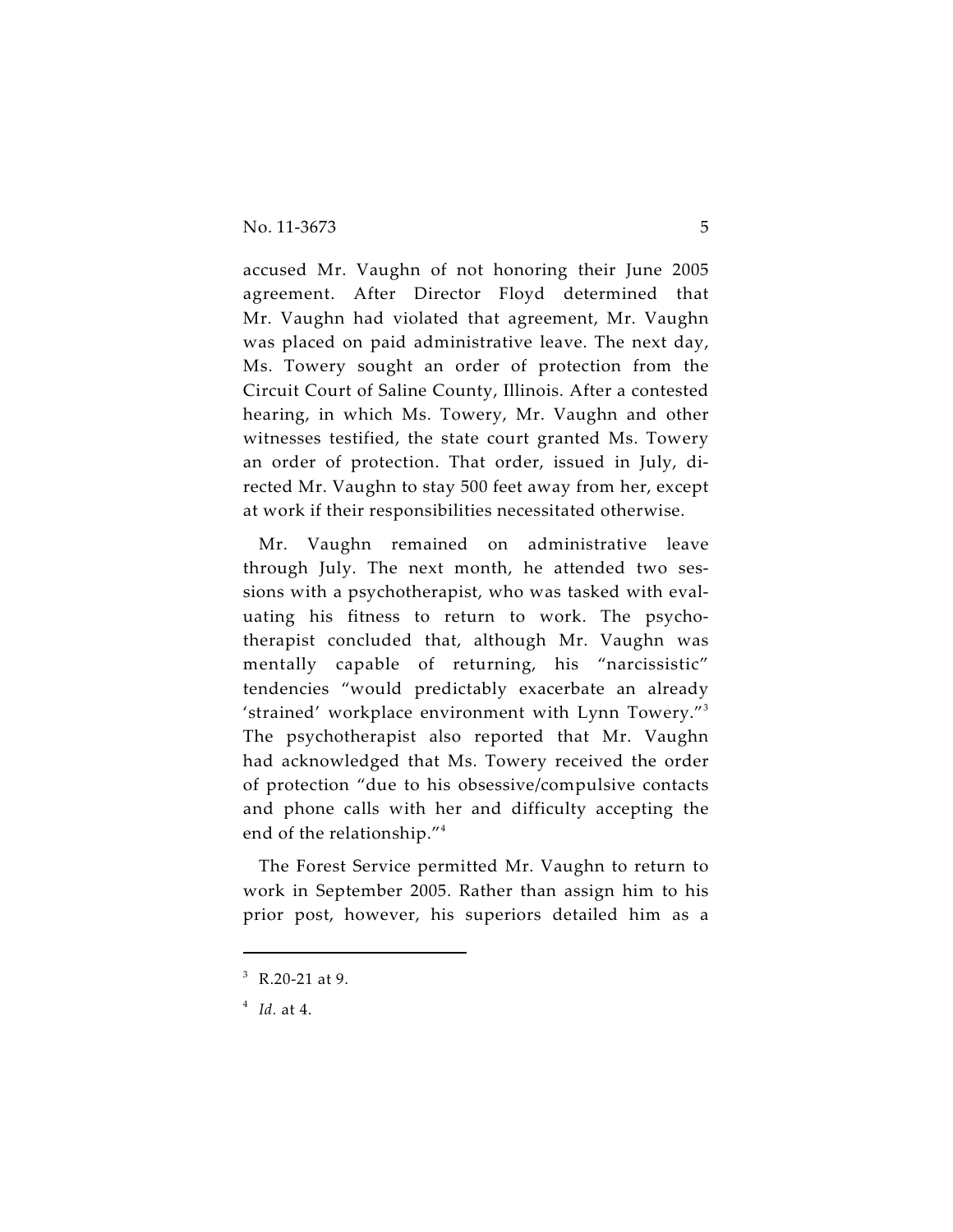recreation specialist so that his schedule and tasks would not bring him into contact with Ms. Towery. They also instructed Mr. Vaughn not to contact her. To assure compliance with the order of protection, Director Floyd further directed Mr. Vaughn to stay within his work area unless otherwise granted permission. Five months later, in February 2006, the Forest Service lifted this restriction.

In April 2006, after his 2006 EEO complaint had been mediated, Mr. Vaughn returned to his old job. This move once again brought him into regular contact with Ms. Towery and her previous concerns resurfaced. Consequently, in August, Director Floyd notified headquarters in Washington about the conflict between the two employees and expressed concern that the tension was affecting employee morale. He suggested that "[t]he Center will be better off if these two people do not have to work in concert with each other."<sup>5</sup>

In October 2006, six months after Mr. Vaughn had resumed his old job, Director Floyd notified him that Ms. Towery had filed an internal formal complaint, alleging that he again was excessively contacting her. $6$ The Director also informed him that several other employees had reported observing him following Ms. Towery's car in the parking lot, pulling in front of her and then slowing down. Director Floyd ordered Mr. Vaughn to refrain from contacting Ms. Towery by

 $5 R.20-6$  at 3.

 $6$  R.21 at 2.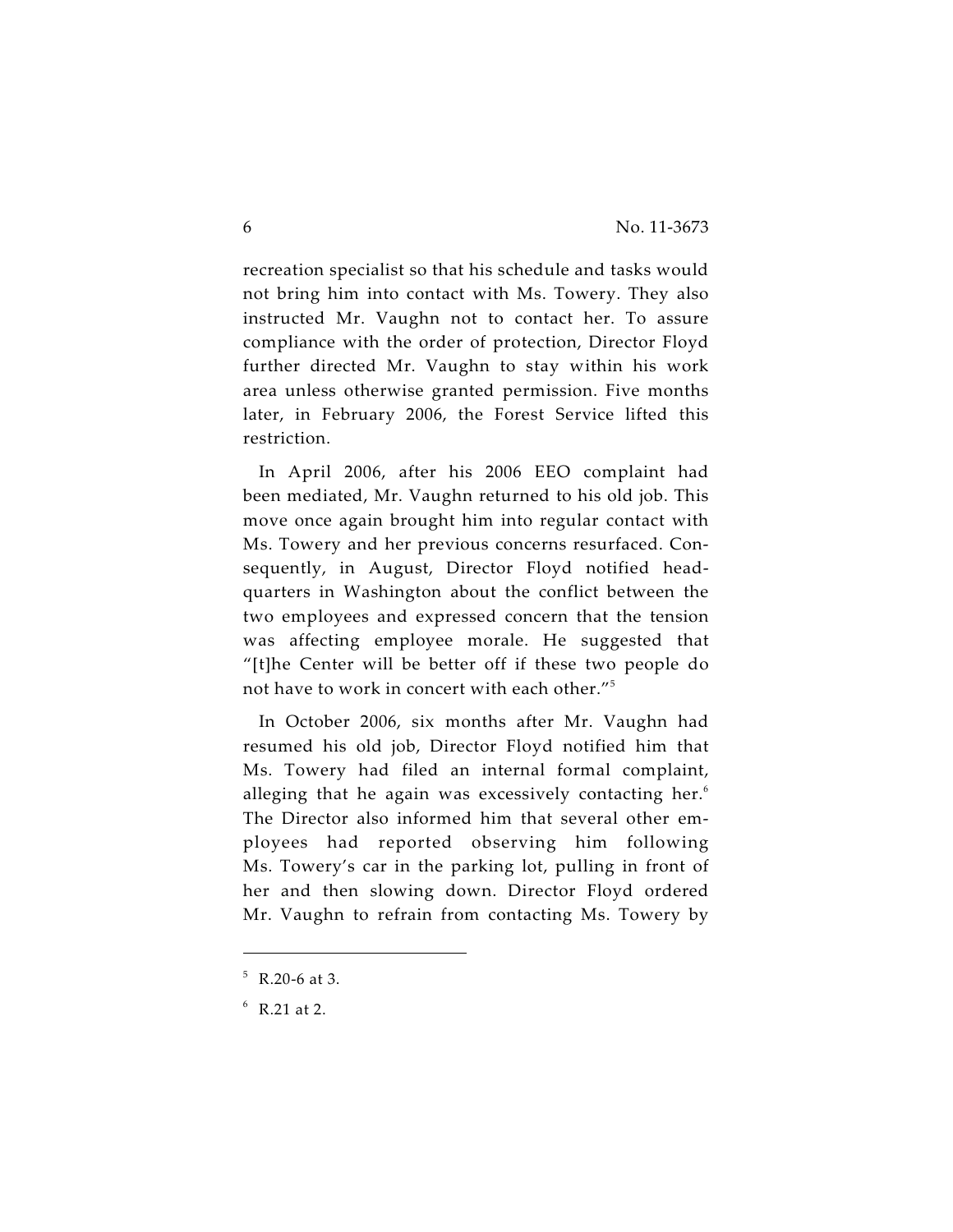phone, e-mail or in person, even for work-related matters. Director Floyd also warned him that violating these instructions would lead to disciplinary action, possibly including termination, and reminded him that he could file a grievance.

In February 2007, Ms. Towery filed an administrative complaint with the Equal Employment Opportunity Commission ("EEOC"), claiming sexual harassment. She alleged that management at the Center had failed to control Mr. Vaughn's continuous, non-work-related contacts, had facilitated his harassment by returning him to his old job where the opportunities for interaction between them were greater and had failed to limit excessive and unnecessary phone calls and e-mails to work-related matters. On August 23, 2007, Ms. Towery and the USDA reached a settlement agreement that, in addition to providing monetary compensation to Ms. Towery, prohibited Mr. Vaughn from being on the job site at the same time as she. The letter of direction from Director Floyd that changed Mr. Vaughn's work hours was issued three weeks later.

#### **B. Procedural History**

Mr. Vaughn linked the change in work hours, his exclusion from participating in the GS-11 rotation and the denial of overtime to the September 2007 settlement of his Title VII suit. He filed two more administrative complaints, alleging retaliation for his prior EEO activity. Those complaints were resolved against him in March and May 2009. After receiving a right-to-sue letter,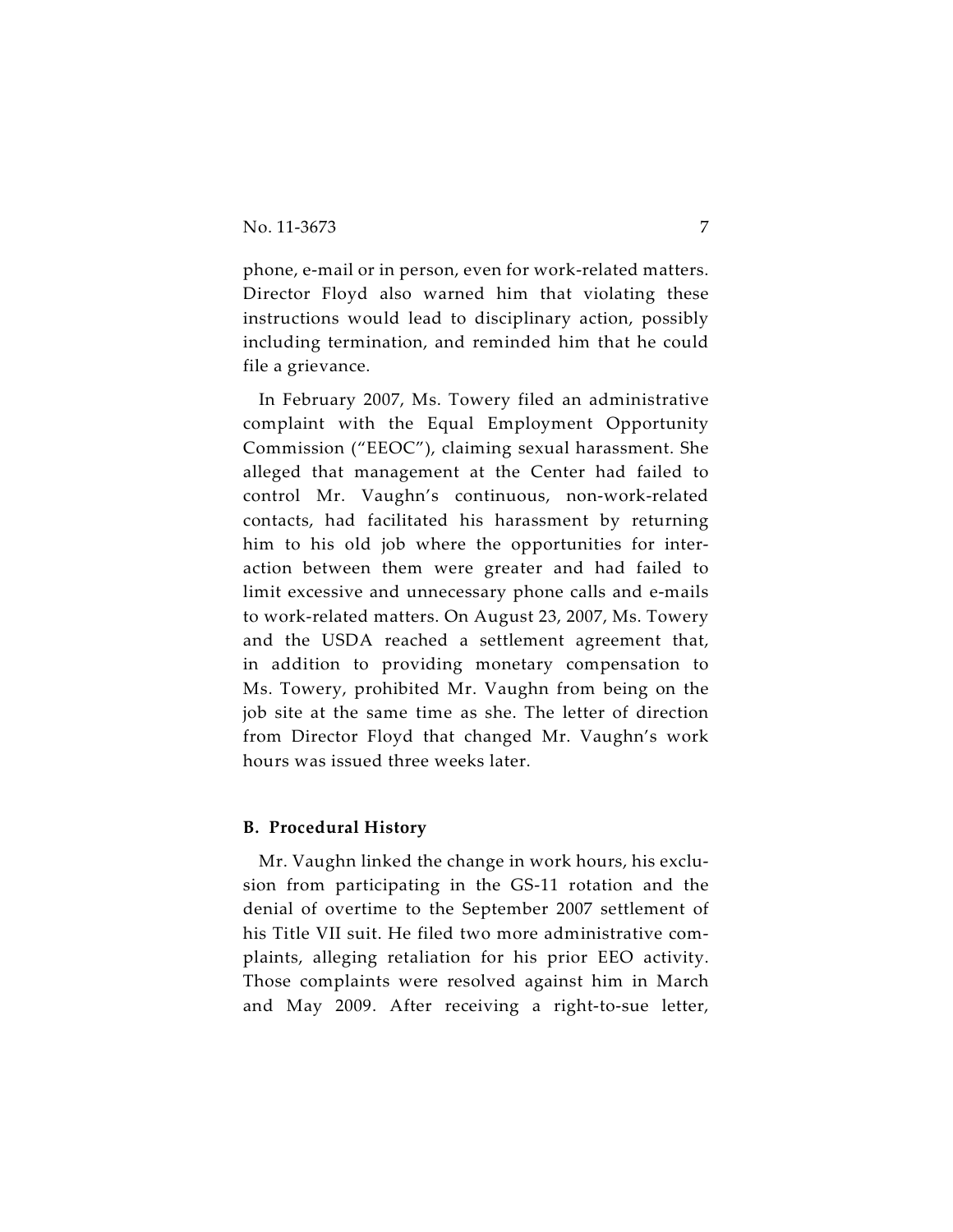Mr. Vaughn filed suit against the USDA in the Southern District of Illinois on June 15, 2009. He claimed that Forest Service managers had retaliated against him for his prior EEO activity by changing his work schedule, denying his requests for a rotation in the GS-11 detail and denying him overtime opportunities.

The Secretary moved for summary judgment, arguing that the change in work schedule was necessary to comply with the terms of its settlement with Ms. Towery, whose accusations of harassment by Mr. Vaughn had been building for some time. The Secretary further explained that Mr. Vaughn's requests to participate in the GS-11 rotation and for overtime had to be denied as a necessary consequence of Ms. Towery's settlement.

The district court granted summary judgment in favor of the Secretary. The court concluded that Mr. Vaughn had failed to submit sufficient evidence to establish a prima facie case of retaliation under either the direct or indirect methods of proof. The court reasoned that the Secretary's evidence—nearly two years' worth of complaints from Ms. Towery and an order of protection issued by a state court—negated the possibility of inferring a causal connection between the September 2007 settlement of Mr. Vaughn's first lawsuit and the letter of direction that closely followed. Moreover, the district court continued, Mr. Vaughn had not established a prima facie case of retaliation because he could not have been meeting his employer's legitimate expectations while harassing a co-worker. Mr. Vaughn now appeals the judgment of the district court.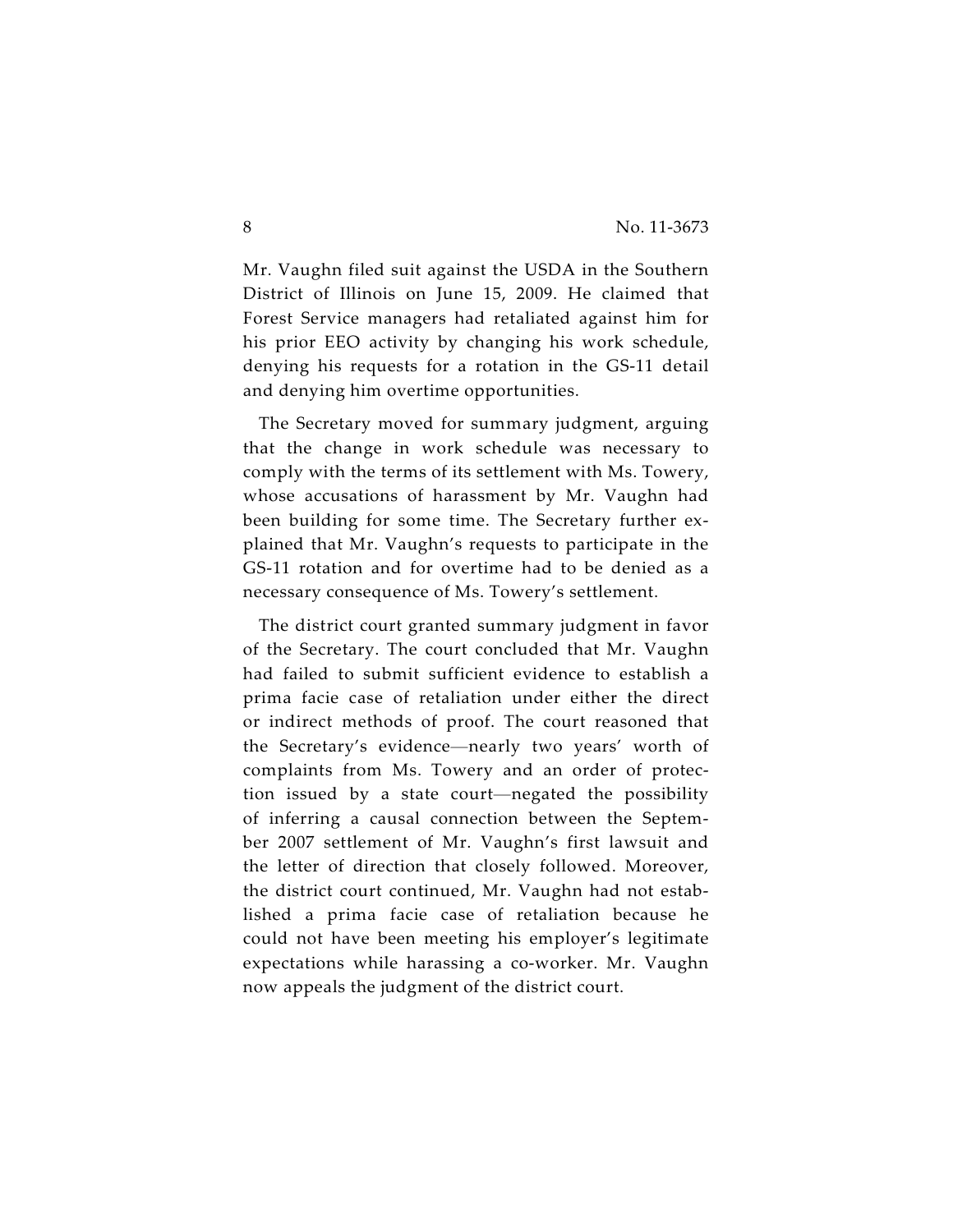No. 11-3673 9

### **II**

#### **DISCUSSION**

#### **A. Standard of Review**

We review de novo the district court's grant of summary judgment. *Hoppe v. Lewis Univ.*, 692 F.3d 833, 838 (7th Cir. 2012). Summary judgment is appropriate if "there is no genuine dispute as to any material fact and the movant is entitled to judgment as a matter of law." Fed. R. Civ. P. 56(a); *see also Jajeh v. Cnty. of Cook*, 678 F.3d 560, 566 (7th Cir. 2012). We shall uphold a grant of summary judgment if "the pleadings, discovery and disclosure materials on file, as well as any affidavits, demonstrate that there is no genuine issue of material fact." *Winsley v. Cook Cnty.*, 563 F.3d 598, 603 (7th Cir. 2009) (citing former Fed. R. Civ. P. 56(c)).

#### **B. Retaliation Under Title VII**

To establish a prima facie case of retaliation, a plaintiff may proceed under either the direct or indirect methods of proof. *Milligan v. Bd. of Trs. of S. Illinois Univ.*, 686 F.3d 378, 388 (7th Cir. 2012). Mr. Vaughn admits that he did not rely on the direct method in the summary judgment proceedings in the district court, and, consequently, he declines to contest that aspect of the district court's ruling. He insists, however, that he did establish a triable case of retaliation under the indirect method of proof.

To meet his initial burden under that method, Mr. Vaughn had to establish a prima facie case of retalia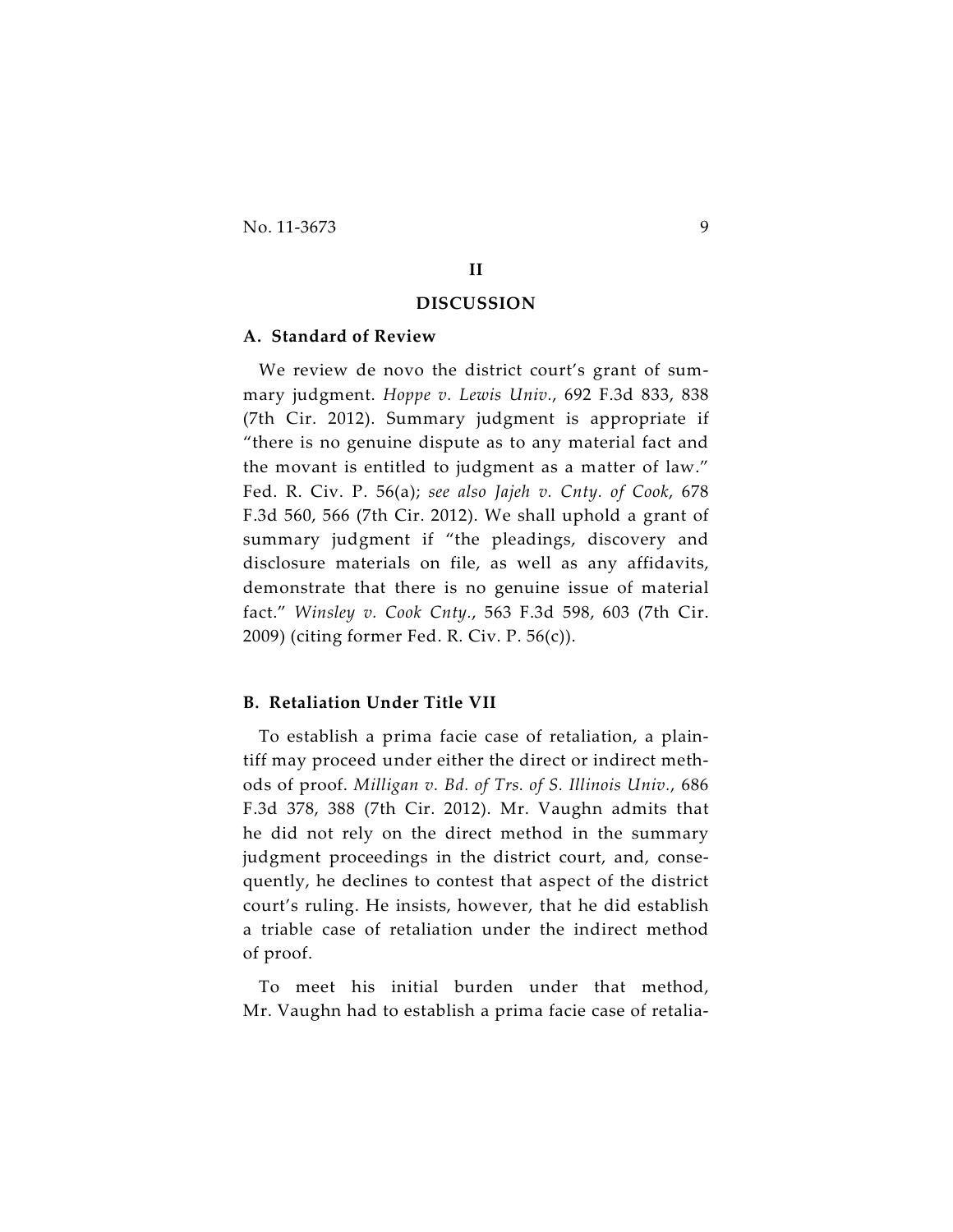tion by demonstrating that: "(1) he engaged in a statutorily protected activity; (2) he met his employer's legitimate expectations  $\ldots$ ; (3) he suffered a materially adverse action; and (4) he was treated less favorably than some similarly situated employee who did not engage in the statutorily protected activity." *Harper*, 687 F.3d at 309. If a plaintiff claiming retaliation produces evidence that could establish all four elements, the burden shifts to the defendant to offer a nondiscriminatory reason for the adverse action. *Id.* If the defendant identifies an appropriate reason, the burden shifts back to the plaintiff to supply proof that the proffered reason is pretextual. *Id.*

The Secretary did not dispute that Mr. Vaughn engaged in statutorily protected activity. The district court believed, however, that Mr. Vaughn's claim foundered on the second element of his prima facie case—whether he was meeting his employer's legitimate employment expectations. Mr. Vaughn now claims that the district court misapprehended that there was no dispute between the parties on this second element. He further submits that his evidence was sufficient to establish the remaining elements of his prima facie case and to demonstrate that the reasons given for the actions taken against him were pretextual. We now turn to an examination of these contentions.

The record does not support Mr. Vaughn's contention that he was satisfying the legitimate performance

**<sup>1.</sup>**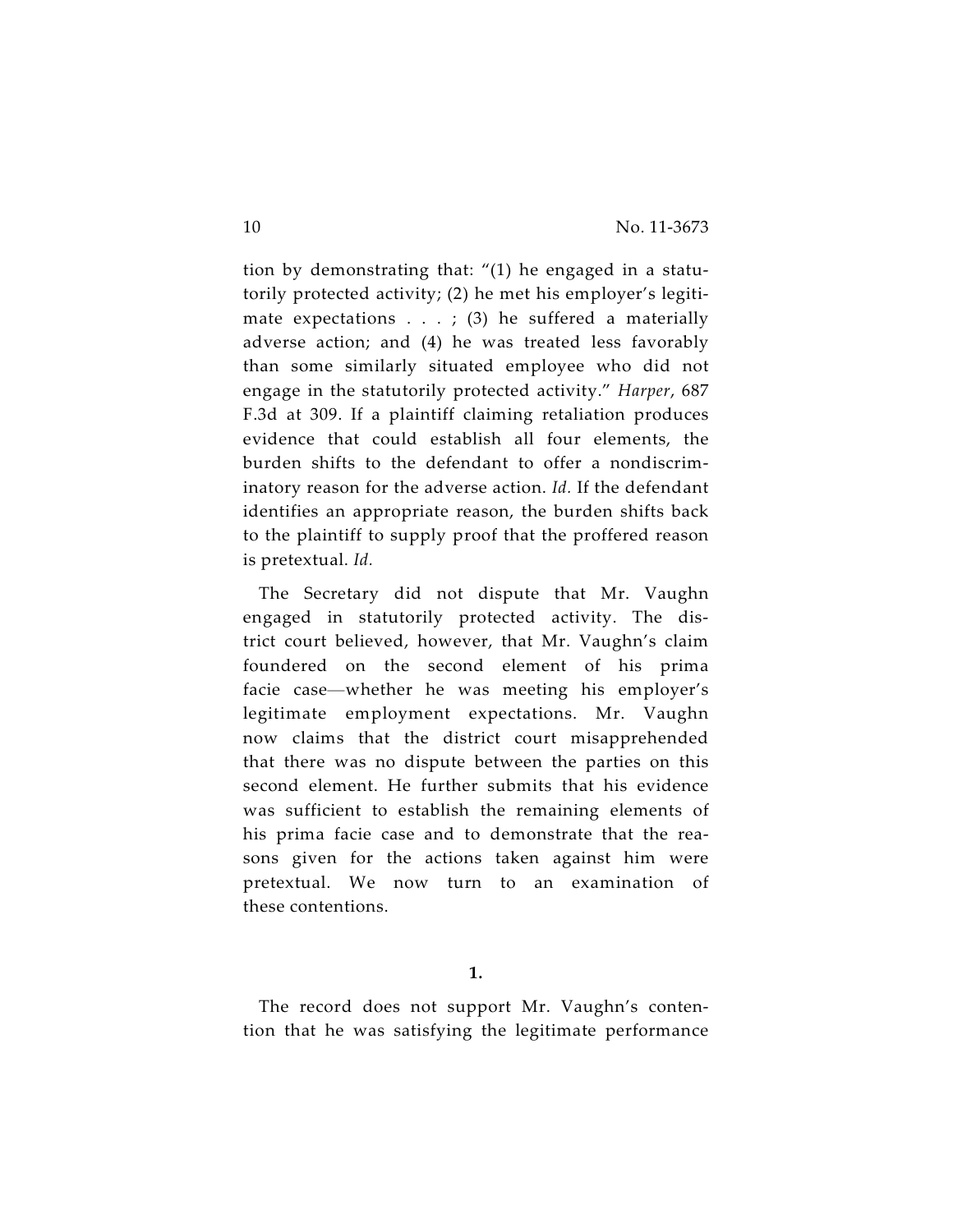expectations of Forest Service management at the time he received the letter of direction. An employee who sexually harasses a co-worker cannot be considered to be meeting his employer's legitimate expectations "by any stretch of the imagination." *Grayson v. O'Neill*, 308 F.3d 808, 818 (7th Cir. 2002). Even if, as Mr. Vaughn asserts, his unwanted contacts did not rise to the level of actionable harassment *on account of sex*—the subject of Ms. Towery's EEOC complaint—he cannot contend seriously that he was performing his job in a manner that the Forest Service, or any other employer, would find acceptable. There is no validity to Mr. Vaughn's suggestion that an employer must tolerate harassment of a co-worker, no matter how offensive or disruptive to the workplace, so long as the harasser does not cross the threshold that will subject the employer to liability for ignoring the harassment. *See Hall v. Bodine Elec. Co.*, 276 F.3d 345, 359 (7th Cir. 2002) (explaining that the employer could have terminated plaintiff for engaging in "tawdry" conduct not amounting to sexual harassment to avoid future complaints of sex discrimination or harassment).<sup>7</sup> Mr. Vaughn had been warned that he

<sup>&</sup>lt;sup>7</sup> See also Merritt v. Dillard Paper Co., 120 F.3d 1181, 1191 (11th Cir. 1997) ("We are emphatically not holding, however, that an alleged sexual harasser cannot be fired. In fact, it may be prudent for an employer to fire or otherwise discipline a sexual harasser in order to avoid Title VII liability in the future."); *Ellison v. Brady*, 924 F.2d 872, 882 (9th Cir. 1991) (noting that while Title VII does not require employers to terminate all sexual harassers, "[e]mployers should impose (continued...)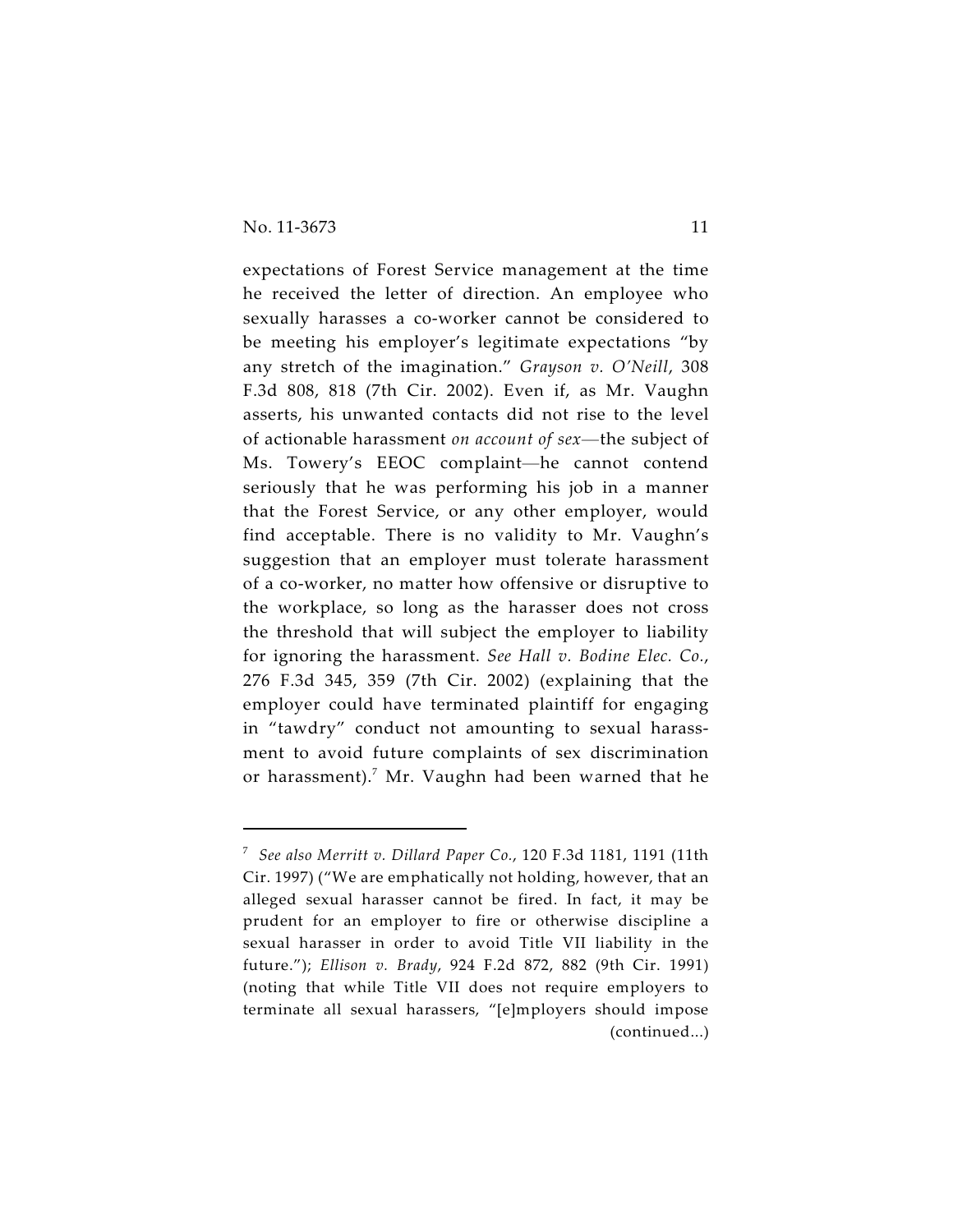would be disciplined—up to and including termination—if he did not remedy his behavior. He cannot use his prior EEO activity as a shield against the consequences of his inappropriate workplace conduct. *See Argyropoulos v. City of Alton*, 539 F.3d 724, 734 (7th Cir. 2008) (noting that "inappropriate workplace activities are not legitimized by an earlier-filed complaint of discrimination").

Mr. Vaughn attempts to discredit Ms. Towery's accusations by questioning her motives. He points to the affidavit of one co-worker who avers that he overheard Ms. Towery vow to "do whatever it takes to get Gary Vaughn fired."<sup>8</sup> Attacking her credibility, however, does not strengthen his argument that he was meeting his employer's legitimate performance expectations. Even if this affidavit could be said to cast doubt on the truth of Ms. Towery's allegations, it is irrelevant to whether Mr. Vaughn was fulfilling the Forest Service's expectations. The relevant inquiry is whether management *believed* in good faith that its decision with respect to Mr. Vaughn was appropriate to remedy behavior which, based on the information then available, only could be

 $7$  (...continued)

sufficient penalties to assure a workplace free from sexual harassment," among which may be removal to avoid Title VII liability); *cf. Nix v. WLCY Radio/Rahall Commc'ns*, 738 F.2d 1181, 1187 (11th Cir. 1984) (noting that "Title VII does not take away an employer's right to interpret its rules as it chooses, and to make determinations as it sees fit under those rules").

 $8 R.31.$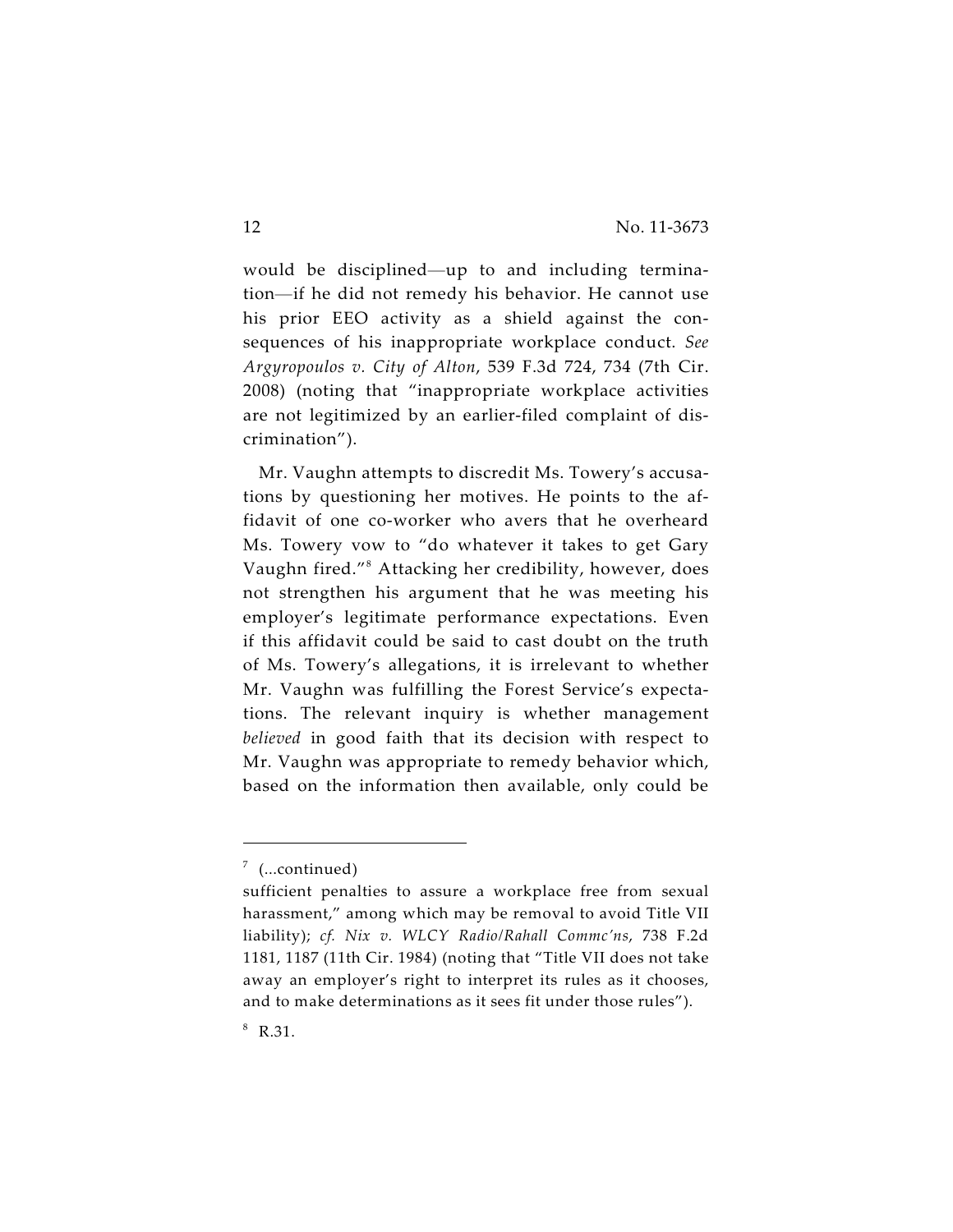described as harassing. *See Harper*, 687 F.3d at 310-11 (emphasizing facts known to employer at time of plaintiff's termination).

In sum, given the significant evidence before the Forest Service that Mr. Vaughn had engaged in inappropriate behavior in the workplace with respect to Ms. Towery, the record supports the Forest Service's view that it was permissible for it to act on that evidence to protect its employee and maintain the effectiveness of the office.

**2.**

Because Mr. Vaughn failed to establish all four elements of a prima facie case of retaliation under the indirect method, we do not need to address the issue of pretext. *See Harper*, 687 F.3d at 311. Mr. Vaughn's attacks on the USDA's investigation of Ms. Towery's claims highlight, however, that, in many cases, analysis of the "legitimate expectations" prong of the prima facie case is very much akin to, or merges with, the question of pretext. $\degree$  That is the situation here, and thus summary judgment for the Secretary was appropriate even if we consider Mr. Vaughn's claim that the USDA's explanation for its actions against him is pretextual.

*See, e.g., Benuzzi v. Bd. of Educ. of Chicago*, 647 F.3d 652, 663 (7th <sup>9</sup> Cir. 2011); *Everroad v. Scott Truck Sys., Inc.*, 604 F.3d 471, 477 (7th Cir. 2010); *Jones v. Union Pac*. *R.R. Co.*, 302 F.3d 735, 742 (7th Cir. 2002).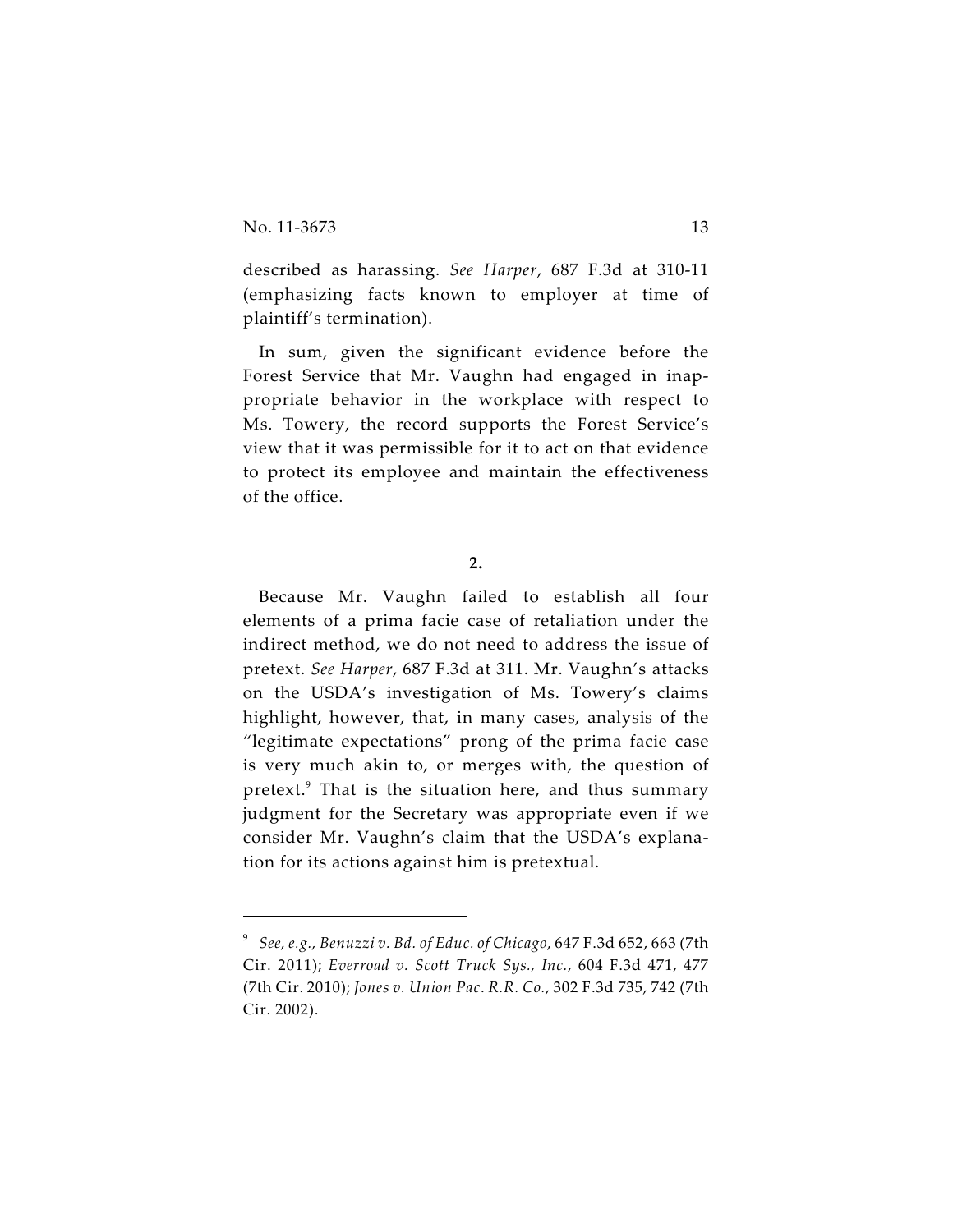The focus of the pretext inquiry is whether the proffered reason for issuing the letter of direction is a lie. *O'Leary v. Accretive Health, Inc.*, 657 F.3d 625, 635 (7th Cir. 2011). Mr. Vaughn contends that the USDA's explanation—that action was taken as required by its settlement with Ms. Towery—must be false because, he insists, Forest Service management "never *investigated* Towery's claims at all."<sup>10</sup> Instead, he says, the USDA implemented the adverse actions without telling him about Ms. Towery's accusations or giving him an opportunity to respond. The record does not support this contention.

The investigation window opened in 2005 with Ms. Towery's first accusation of harassment, not twenty months later when she finally filed an administrative complaint with the EEOC. During the interim, management received numerous complaints from Ms. Towery, placed Mr. Vaughn on administrative leave after investigating her allegations, reviewed a psychotherapist's report as well as reports from other employees about his threatening behavior toward her and consulted with headquarters in Washington. Mr. Vaughn knew about these accusations to management but never denied them. He even acknowledged his "obsessive/compulsive contacts" with Ms. Towery. $11$  This information amassed by management renders baseless Mr. Vaughn's charge of a sham investigation. *See, e.g.*,

 $10$  Appellant's Br. 28.

 $11$  R.20-21 at 4.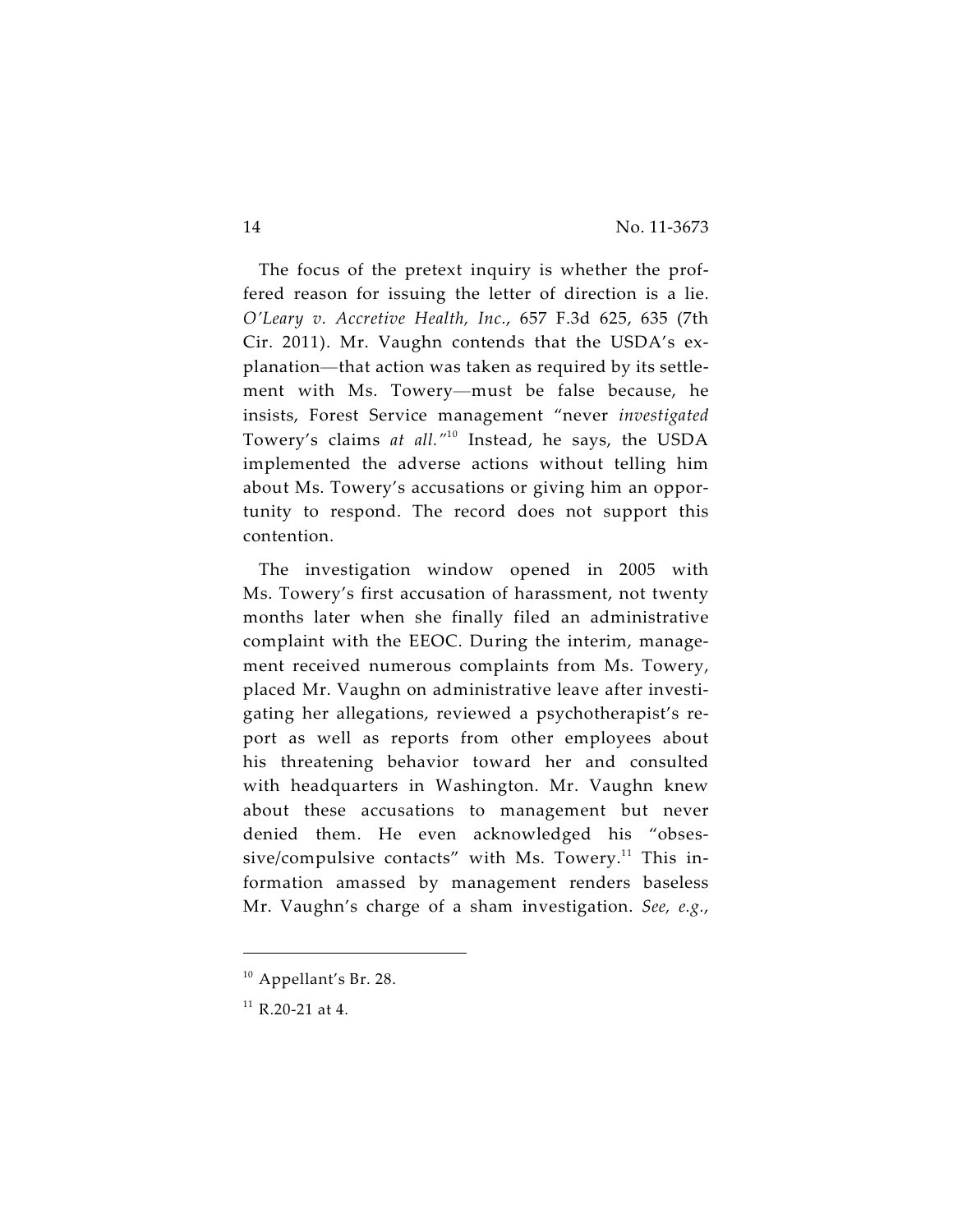*Luster v. Illinois Dep't of Corr.*, 652 F.3d 726, 729, 733 (7th Cir. 2011) (concluding that the employer conducted a reasonable investigation of a co-worker's accusation of sexual harassment against plaintiff by interviewing plaintiff, the complaining co-worker and two witnesses). The fact that the USDA did not interview Mr. Vaughn during the course of the EEOC investigation is not fatal. *See Davis v. Time Warner Cable of Southeastern Wis., L.P.*, 651 F.3d 664, 674 (7th Cir. 2011) (noting that the employer's failure to interview employee during course of a pre-termination investigation was not enough, by itself, to raise inference of pretext).

Mr. Vaughn next argues that an inference of pretext arises from what he describes as contradictory explanations for refusing him overtime. Inconsistent or shifting employer explanations, in some cases, can provide a reasonable basis for finding pretext. *Silverman v. Bd. of Educ. of Chicago*, 637 F.3d 729, 737 (7th Cir. 2011); *Schuster v. Lucent Techs., Inc.*, 327 F.3d 569, 577 (7th Cir. 2003) (holding that explanations can provide a basis for finding pretext if they are sufficiently shifting and inconsistent to permit an inference of mendacity). Director Floyd initially attributed the absence of overtime to a misreading of the labor agreement. After that misunderstanding was dispelled, however, Mr. Vaughn was told that giving him overtime was impossible because those hours would require him to work during Ms. Towery's shifts, which the settlement agreement with her forbids.

These are not inconsistent explanations. Mr. Vaughn knew from the time his schedule was first changed that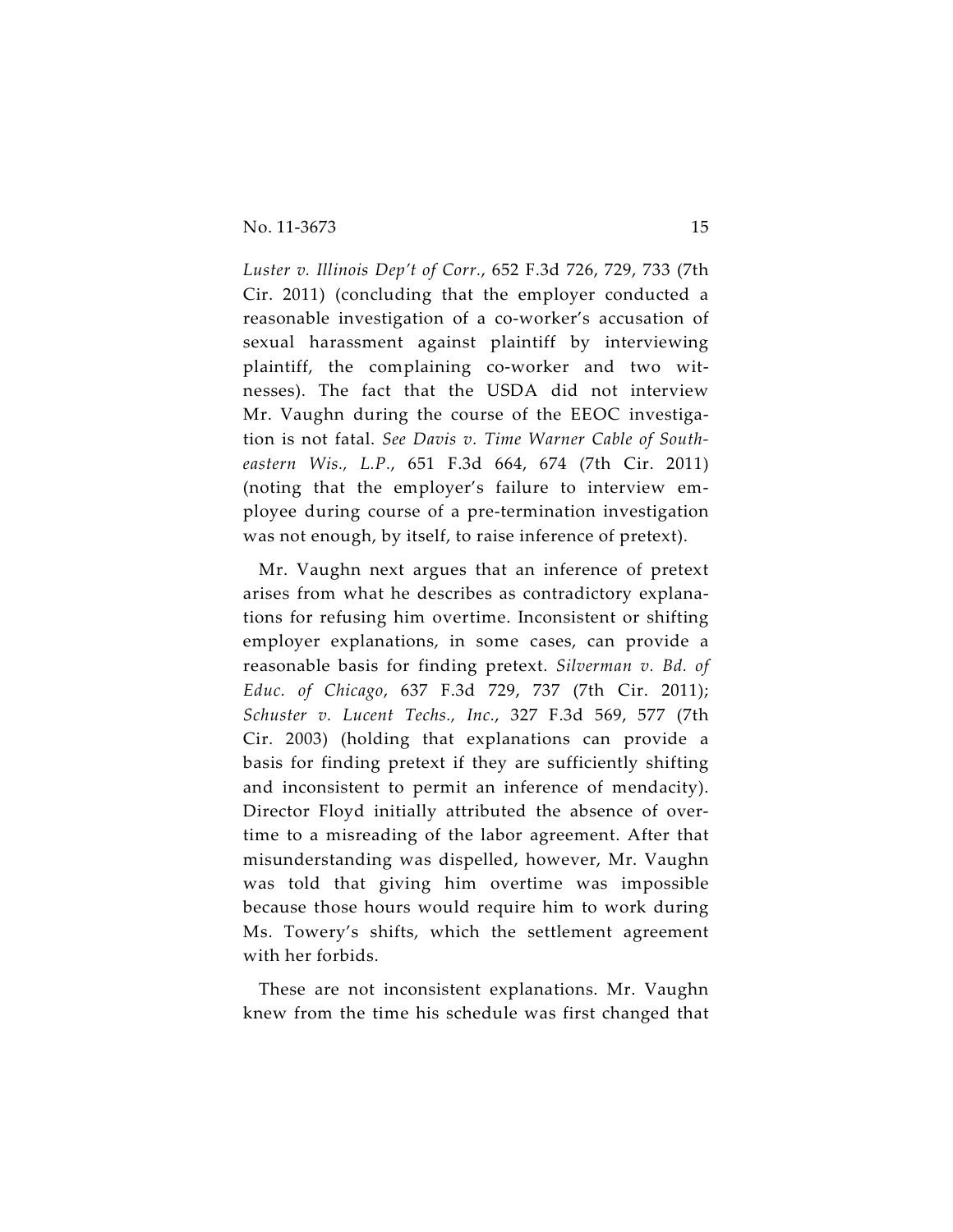he could no longer work during Ms. Towery's work hours; management's explanation that this no-contact restriction effectively precluded overtime hours is consistent with Mr. Vaughn's inability to be at the Center at the same time as Ms. Towery. Director Floyd's misreading of the union contract imposed what Mr. Vaughn thought was an *additional* restriction on his working overtime; Director Floyd's later correction of that mistake and reminder to Mr. Vaughn that overtime still was not available due to Ms. Towery's settlement constituted reconfirmation of an existing explanation, "rather than an abrupt change in explanation." *Schuster*, 327 F.3d at 579.

Mr. Vaughn further submits that management's explanation for denying him overtime is pretextual because, soon after the misunderstanding about his contract was resolved, he was placed in a newly created department, which eliminated him entirely from overtime consideration. At summary judgment, Mr. Vaughn insisted that this change in assignment was suspicious, not only because of its timing, but also because the only other person reassigned to that department, Jane Parker, also had lodged a charge of discrimination. The two of them, Mr. Vaughn asserted, were the only non-managerial employees at the Center who had engaged in EEO activity in the recent past. In fact, Mr. Vaughn's evidence discloses a third non-managerial employee who had engaged in EEO activity but was not assigned to the new department. Mr. Vaughn tried to distinguish that employee from himself and Parker by pointing to evidence that the other employee's EEO activity had taken place "many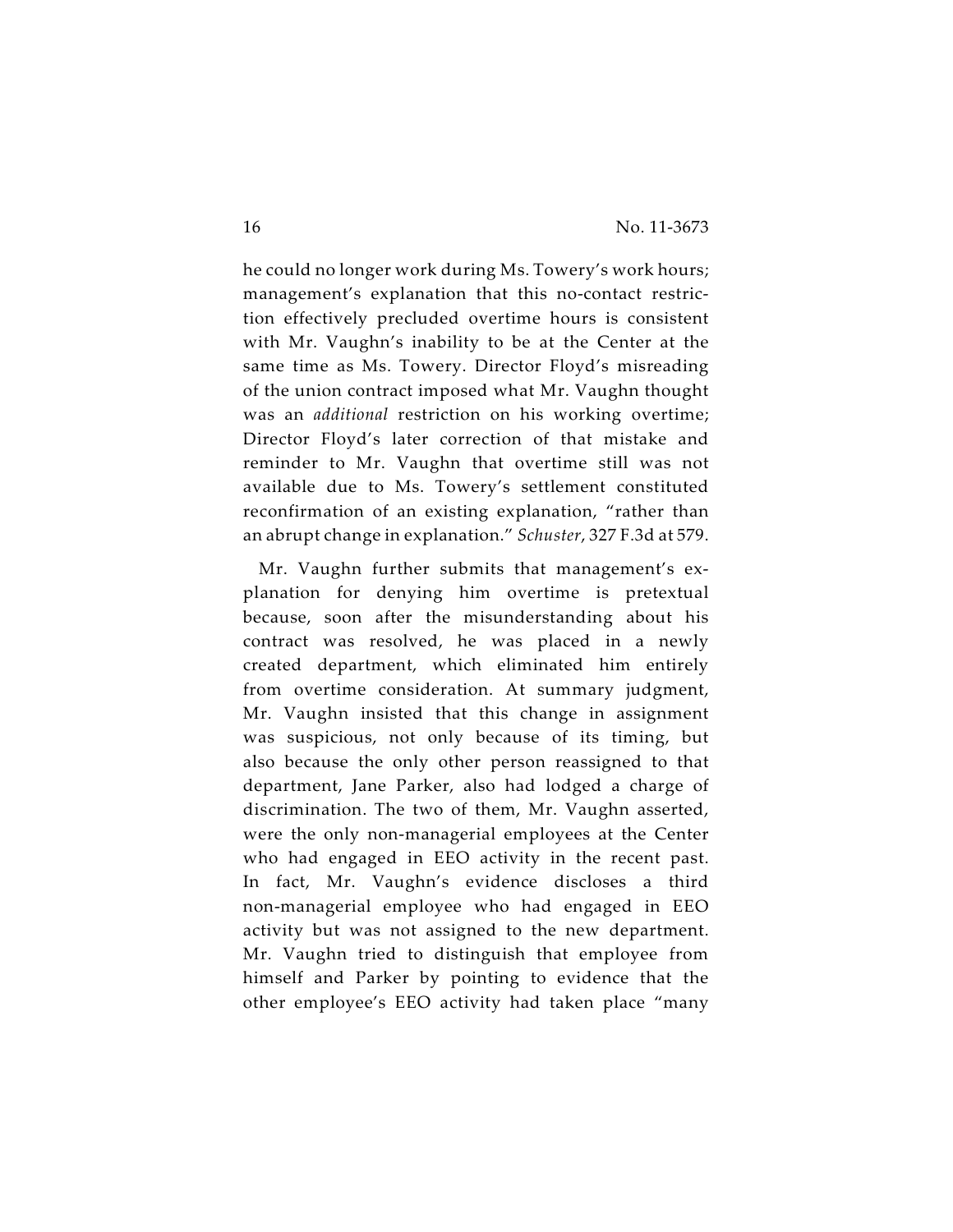years ago."<sup>12</sup> Yet, he never defined "many years," making the proposed distinction of little analytical usefulness.

In any event, Mr. Vaughn's transfer to the new department does not raise any inference of pretext because the status quo remained unchanged after the reassignment. Before the move, Mr. Vaughn was in a position where overtime was authorized but unavailable to him because additional hours would bring him in contact with Ms. Towery; after the move, overtime was simply not available. Mr. Vaughn's transfer therefore did not place him in a situation any worse than the one in which he had been before the transfer. He could not work overtime in either job, and at summary judgment, he never suggested that the new position had other negative attributes not present in his previous position.

Lastly, Mr. Vaughn argues that management's explanation that he could not rotate into the GS-11 position because of Ms. Towery's settlement must be pretextual because he had not been told why he could not perform the detail during his new hours. Mr. Vaughn's argument fails, however, in light of the job duties of the position. The detailee "is responsible for the supervision and administration of the entire 'vocation trades' section of the facility, including carpentry, masonry, and electrical, as well as the maintenance of the Center. $^{\prime\prime 13}$  At summary judgment Mr. Vaughn did not even suggest, let alone present evidence, that all of those activities could be

 $12$  R.28-3 at 4.

 $13$  R.2-2 at 2.